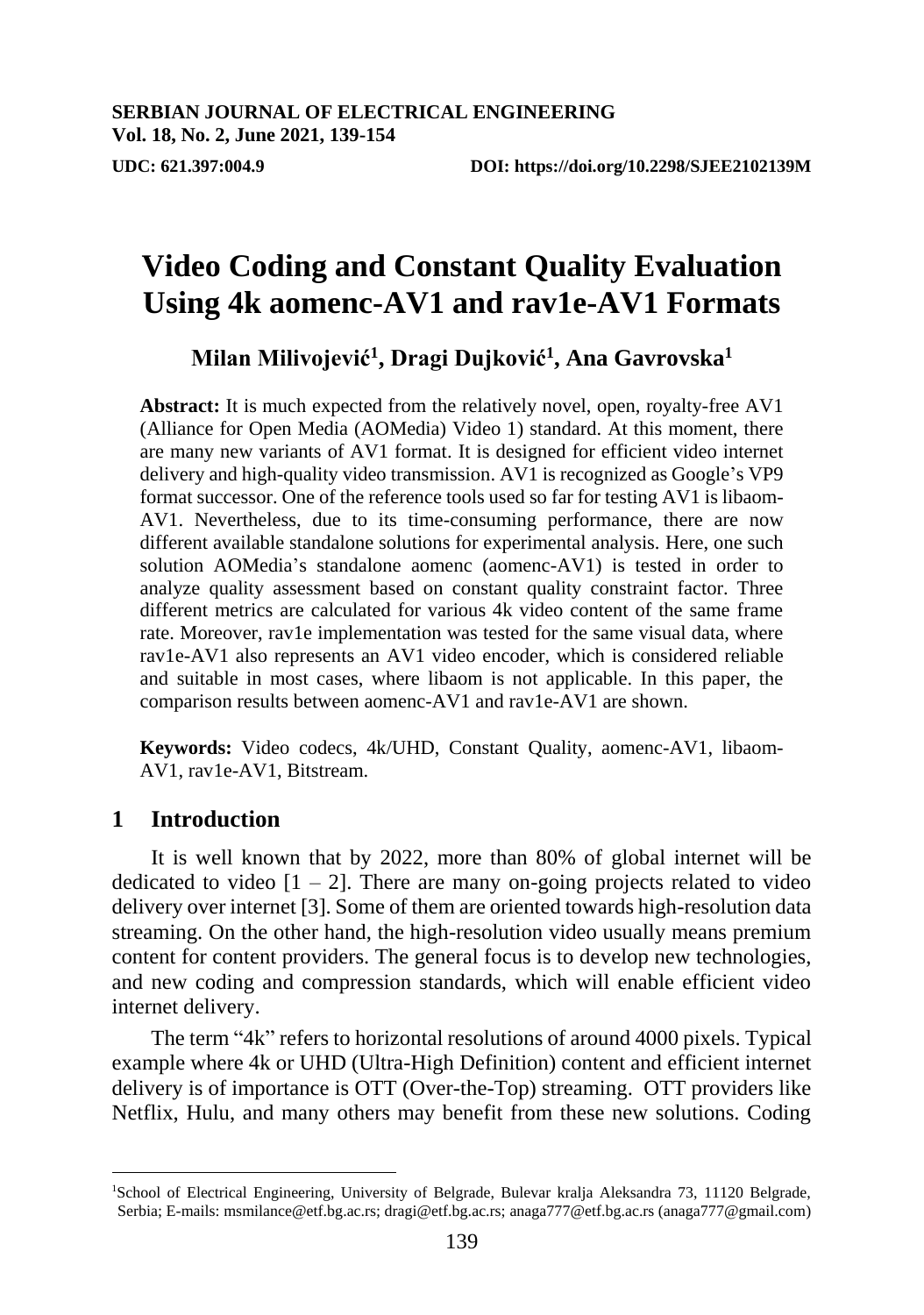should be available for different smart and consumer electronics devices, as well. Standard Television broadcasting can be improved.

There are several main focuses in video technology nowadays [4, 5]. One of them is to make a significant increase of viewers' expectations. In other words, besides high Quality of Service (QoS), Quality of Experience (QoE) has become extremely relevant for future development of ICT (Information and Communication Technologies). Innovative solutions in coding are needed for fast delivery of higher quality (UHD quality) immersive content to the viewers. So, the focus is to make innovations directly available for the market, providing fast improvements from both production and services standpoints. Quality of Business and returns of investments are also important, so management of possible risks and costs should be improved.

One of the most common standards used for video encoding and compression tasks is H.264/AVC (Advanced Video Coding). Even though, it is a relatively older solution (from about 2004) it is still one of the most popular. In 2013, another standard giving improved results has been proposed. It is H.265/HEVC (High Efficiency Video Coding) [6]. Besides HEVC, another standard called VP9 has become popular. It was developed by Google and is widely used on video platforms as open, royalty-free solution. Due to the need of higher efficiency, the video content providers joined their forces by forming AOMedia (Alliance for Open Media) [3, 7-9]. Their goal has been to develop a new open, royalty-free format like VP9 but with more success in coding and compression tasks. In 2018 the first release of AV1 (AOMedia Video 1 codec) format has been developed for the purpose of video delivery over internet.

Nowadays, there are many different AV1 formats [3]. The reference for experiments with the new format is libaom-AV1 [10, 11]. This reference can be used for analysis for comparison with AVC, HEVC or VP9. One of the main disadvantages is time needed for (re-)encoding, as tested in [12]. Due to this, new implementations that can be applied for AV1 general usage are tested here. In this paper, implementations, such as aomenc-AV1 and rav1e-AV1 are considered [13, 14].

The paper is organized as follows. The introduction is followed by Section 2, where AV1 (AOMedia Video 1) format is briefly explained. Main characteristics are presented, and several AV1 approaches are mentioned. Two alternatives to reference libaom software tool are selected, such as aomenc-AV1 and rav1e-AV1. The 4k video dataset and the simulation details are given in Section 3. Here, the focus is on aomenc-AV1 and rav1e-AV1 software comparison. In Section 4 the obtained experimental results for different quality factors are presented. The conclusions are given in Section 5.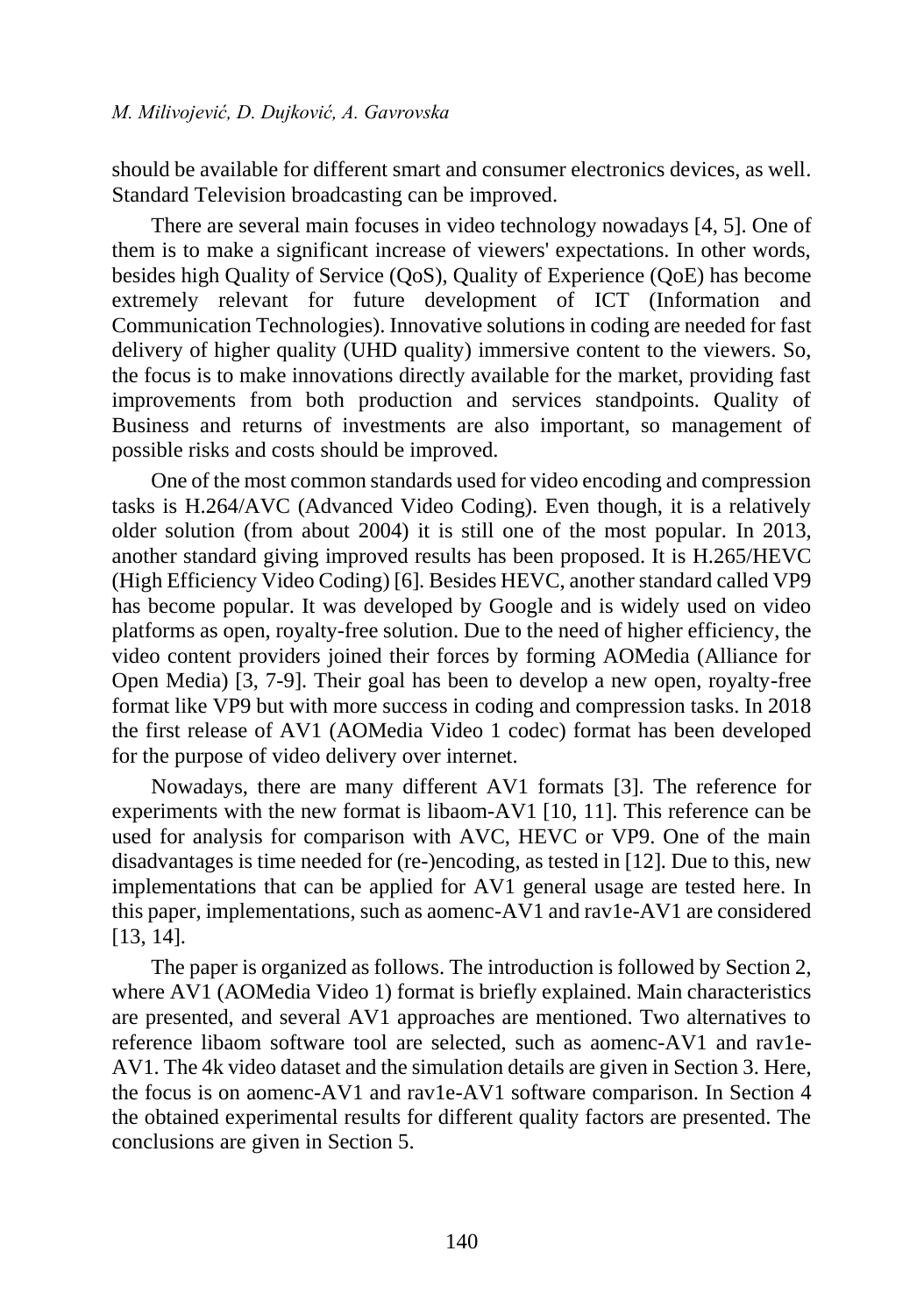# **2 AV1 format, libaom-AV1/aomenc-AV1 and rav1e-AV1 coding**

AV1 (AOMedia Video 1) has been launched by AOMedia (Alliance for Open Media), which members (Amazon, Google, Cisco, Intel, Microsoft, Netlix and many others) united in developing the new format [3]. The AV1 format is expected to give not just satisfying results in comparison to VP9 or HEVC (High Efficiency Video Coding), and efficiently work with UHD (Ultra-High Definition) data, but to be useful in many implementation which include video delivery over internet [6, 7].

As well known Google's VP9, AV1 is considered as open, royalty-free standard. AOMedia has to deal with both software and hardware coding issues. In the initial releases, like libaom-AV1 [11], AV1 has only been considered from the software standpoint. Libaom is considered the reference software implementation, including encoder and decoder. Libaom has been a relatively time-consuming solution, but encoding and decoding solution has been improved in the meantime. Aomenc has been the encoder, but further work and optimizations made new tools which has been enhanced the aomenc-AV1 implementations. Thus, aomenc-AV1 can also be understood as a kind of a reference approach.

Already has been announced that the one AV1 solution is not enough since there is a need for variety of different implementations, where some of them are propriety solutions like Cisco AV1 for Webex teleconference implementation, where minimization for latency in the case of teleconferencing has been the primary goal. There are different propriety encoders like: Eve-AV1 from Two Oriols, Aurora (wzAV1) from Visioular, and many others, but there are also the non-propriety ones.

AVIF (AV1 Image File Format) is a new image format, which can be derived from the keyframes of AV1 format, where Chrome has already supported this format.

Netflix and Intel has started their AV1 project for developing SVT-AV1 (SVT - Scalable Video Technology) method, primarily focusing on the encoding task. Specific aim has been set in this case to develop open-source codec (encoder and decoder) that can be useful for OTT services and VoD (Video on Demand). Particularly of interest are Intel Xeon processors and optimization of the solution on such hardware for the applications on data center servers. It can be seen that video platforms, such as Youtube, has already implemented AV1 format.

Besides specific implementations, rav1e-AV1 is encoder considered for general usage. It is similar to aomenc-AV1, but the goal in this case has been to start from the most simple and fast solution and to increase the efficiency compared to the reference approach. It is called the fastest and the safest AV1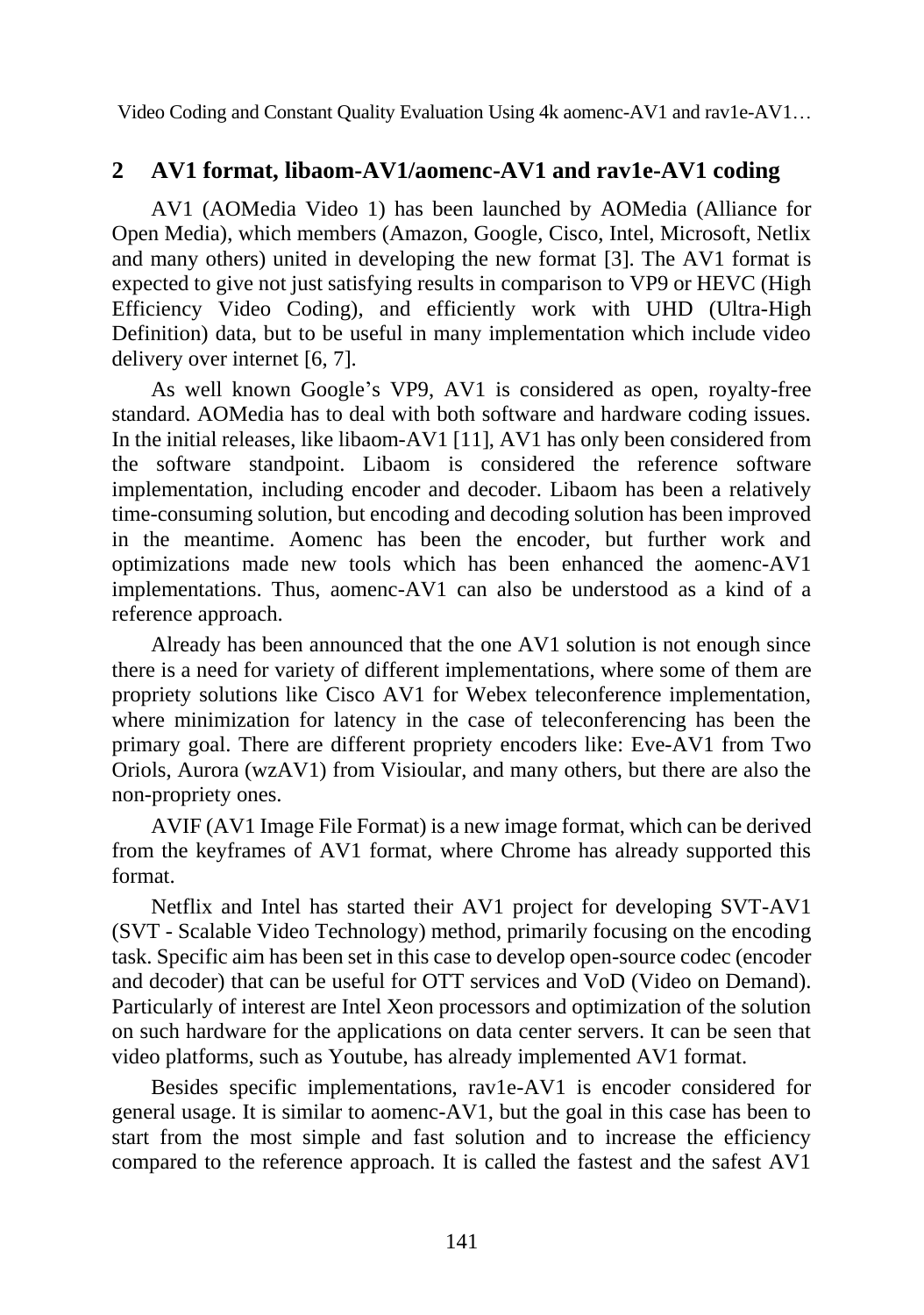version designed to cover all common cases, and to be suitable when the libaom is not adequate for its time-consuming approach.

Dav1d is an open-source AV1 decoder developed by VideoLAN and FFmpeg community. It is sponsored by the Alliance for Open media, and represents cross-platform decoder with a focus on speed and correctness. This is a high-speed decoder for most platforms, in order to deal with hardware issues, and for low CPU (Central Processing Unit) processing. Google has been developing libgav1 solution, as their own AV1 decoder.

In Fig. 1 the general architecture for AV1 is illustrated. From the architecture standpoint it resembles HEVC approach. Google's VP9 standard is considered as predecessor, which can be seen through tracing experiments [12]. Future implementations should balance software and hardware possibilities. Open benchmarking is possible, mostly for  $1080p$  (p – progressive scan) and 4k data [15].



**Fig. 1 –** *General AV1 (Alliance for Open Media Video 1) architecture* [2]*.*

Improvements in general AV1 format are numerous. The goal is the development of video coding format for optimized high-performance tasks [7, 12]. One should have in mind that a software improvement in coding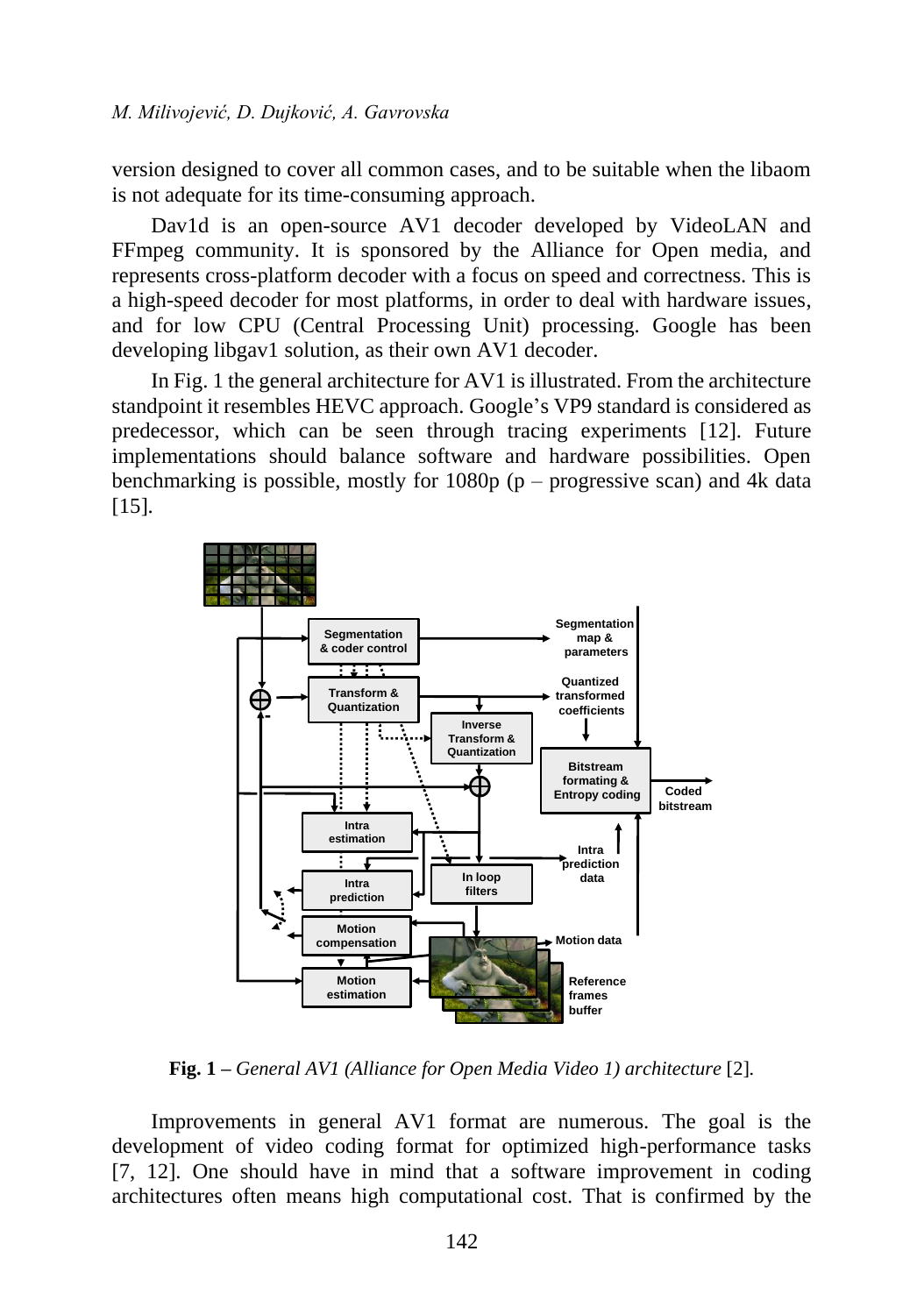reference software libaom. Libaom is reference AV1 codec (coder-encoder), and it has enabled the initial insight into the AV1 advatages.

Gains are obtained by different approaches which are all part of one encoder or decoder solution [2]. One such approach that enables higher performance is using superblocks. The superblocks are of  $128\times128$  pixels. They are introduced for the first time in AV1 format. Also, recursive partitioning is applied, as well as several partition approaches, as illustrated in Fig. 2. Hierarchy has been a part of AV1 approach, as well as recursive techniques.



**Fig. 2 –** *Superblock partitioning introduced in AV1.*

In both space and time motion prediction has been improved with AV1. Motion vectors uses superblocks of  $128\times128$  pixels, and smaller ones like  $64\times64$ pixels available in VP9. Eight intra-prediction directional modes are applied.

Code words of ten or twelve bits are expected in comparison to standard eight bit depth. Rectangular DCT (Discrete Cosine Transform) and asymmetric DST (Discrete Sine Transform) are used in AV1 coding format. New quantization parameters and filtering techniques are adopted [2, 3, 7]. Delivering highperformance coding solution implies different algorithms, making rapid progress, and fast delivering of the techniques to the public.

There are two main approaches in experimental analysis of different coding solutions. One is to define constant video output quality, and to perform coding according to constant quality factor. Another approach is to make different constraints for bitrate. In this paper, the first approach for coding experimental analysis has been applied.

In [7] it is showed that libaom performs better than in the case of HEVC. About 43% improvement is reported for PSNR (Peak Signal-to-Noise ratio). In [16] 4k video traffic has been analyzed using prediction models, where the sequences were encoded using HEVC. In [17] the traffic variability has been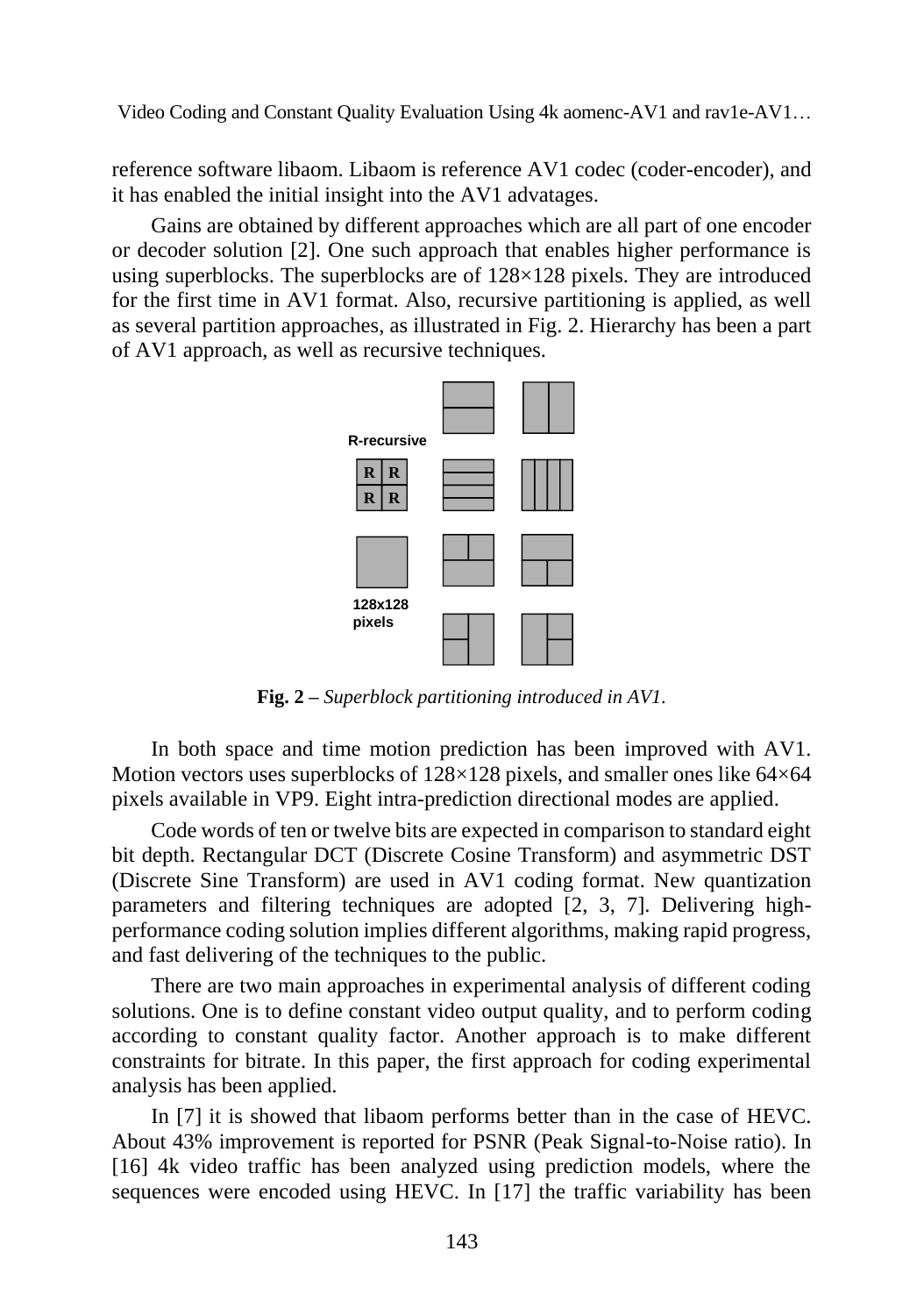analyzed. In our previous work [12] the reference libaom was applied for typical test 4k video sequences. The results in [12] are compared to traces obtained using VP9 and HEVC codecs implemented using ffmpeg. Constant quality settings are used for two 4k samples and four factors (20, 24, 30, 34). Two-norm evaluation is performed on trace sequences. The relative estimation showed that in the case of libaom application, smaller difference is obtained for lower quality for values 30, 34, compared to VP9. From the standpoint of frames, libaom can be differentiated from the size standpoint. It is noticed that there is a possibility to distinguish two groups, relatively small and relatively high sample values of traces. This shows higher control of the AV1 coding. In comparison to this, VP9 trace sequences showed more natural behaviour. Two-norm has been only comparable between AV1 and VP9, since HEVC has also B (bidirectional predicted) frames besides I (intra-coded) and P (predicted) type frames. Also, time needed for coding is measured confirming the libaom as a time-consuming approach. It is showed that about fifty times more minutes was needed for coding using libaom in some cases, compared to VP9 or HEVC. At the moment of writing this paper, new optimizations have been available, and aomenc-AV1 implementation. Experimenal analysis using recent SVT-AV1 implementation and 4k has been analyzed in our recent work [18].

In this paper rav1e-AV1 and the reference aomenc-AV1 tools are analyzed [13, 14].

# **3 Experimental Analysis**

Experimental analysis is performed in the context of constant quality factor, named CQ (Constant Quality) or just Q (Quality). In the case of constant quality experiments, the goal is to achieve certain visual quality level without specific bitrate settings. Factor Q is selected in the experiment from a set of values (5, 10, 20, 30, 40, 50, 60), where the highest value means the lowest quality, and the lowest one corresponds to the highest video output.

Six mp4 video test inputs are used for experimental analysis, where mp4 represents the well known multimedia container MPEG-4 Part 14 (MPEG - Moving Picture Experts Group) [19]. Each of the six video sequences can be considered 4k (mostly 4k UHD (Ultra-High Definition) or UHD-1) and of low frame rate (23.98 frames per second (fps)) Details regarding the test video inputs are given in Table 1. The configuration of the processor used for tests here is: AMD Ryzen 5 4600H 4 GHz, with Graphics adapter NVIDIA GeForce GTX 1650 Ti Mobile – 4096 MB.

The initial tests presented in [12], showed reference tool libaom-AV1 as extremely time-consuming for tests. This is the reason why aomenc-AV1 was selected instead of libaom-AV1 in this paper.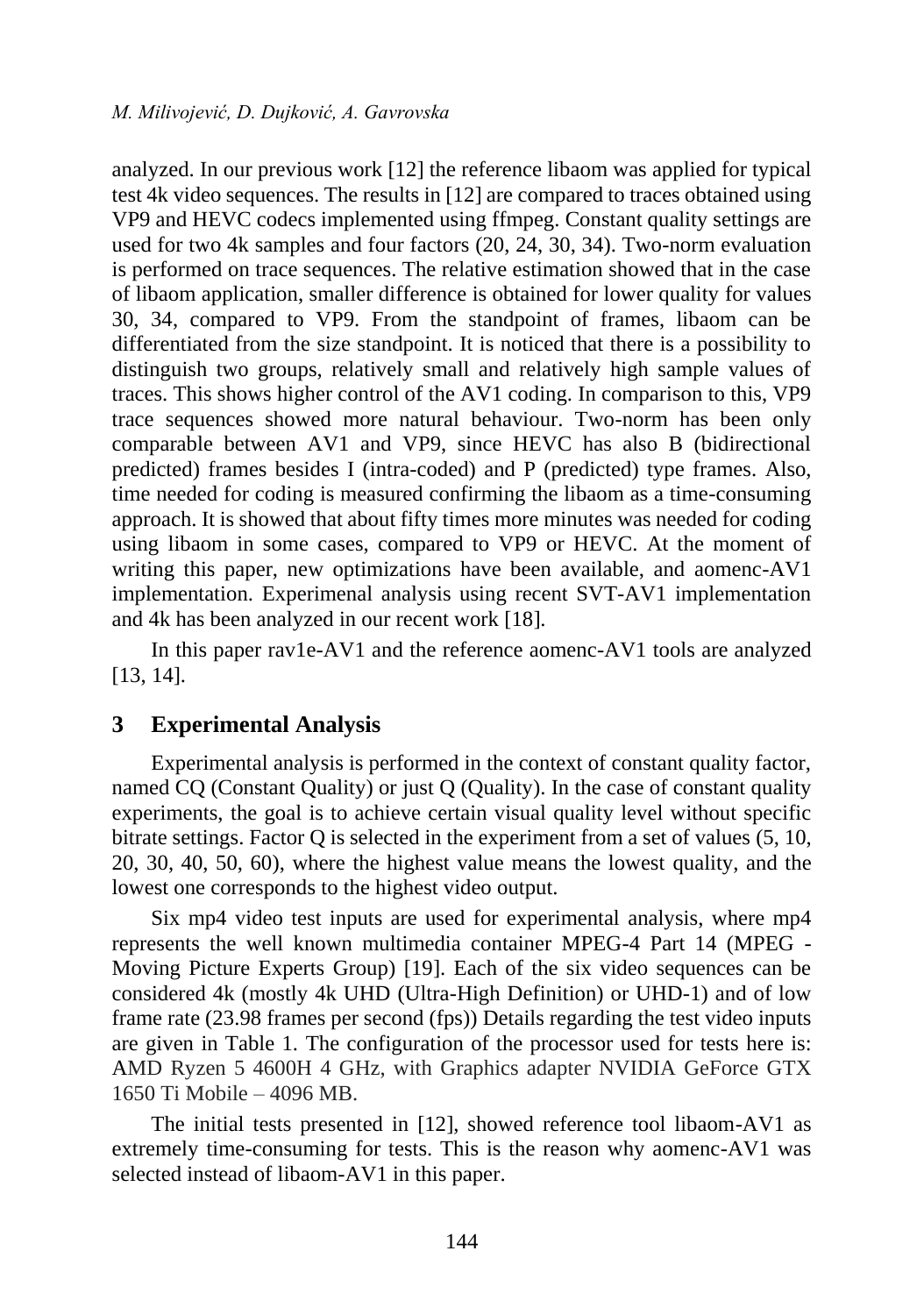| <i>Hipm The video details.</i> |                |                 |                     |               |              |                           |
|--------------------------------|----------------|-----------------|---------------------|---------------|--------------|---------------------------|
| Input $#$<br>(Input No.)       | Frame<br>Width | Frame<br>Height | Frame rate<br>[fps] | Length<br>[s] | Size<br>[MB] | <b>B</b> itrate<br>[kbps] |
|                                | 3840           | 2160            | 23.98               | 24            | 62.9         | 22003                     |
| $\overline{2}$                 | 3840           | 2160            | 23.98               | 63            | 165          | 21722                     |
| 3                              | 4096           | 2160            | 23.98               | 26            | 58.4         | 18165                     |
| 4                              | 3840           | 2160            | 23.98               | 76            | 200          | 21808                     |
| 5                              | 3840           | 2160            | 23.98               | 100           | 262          | 21814                     |
| 6                              | 3840           | 2160            | 23.98               | 43            | 114          | 21848                     |

**Table 1** *Input 4k video details.*

Besides aomenc-AV1, rav1e-AV1 is selected as one of the new AV1 formats for experimental analysis and comparison with aomenc-AV1. For the purpose of experiment NotEnoughAV1Encodes tools is applied, as well as ffmpeg [8, 14]. Only one-pass coding is applied here.

Performace evaluation is performed by calculation of three most common metrics for reference-based video quality assessment. The first one is PSNR (Peak Signal-to-Noise Ratio) representing the ratio between the maximum signal power and power of noise estimation. It can be calculated using MSE (Mean

Squared Error), having in mind the maximum pixel value, MAX:  
\n
$$
MSE = \frac{1}{MN} \sum_{i=0}^{M-1} \sum_{j=0}^{N-1} \left[ I_q(i, j) - I(i, j) \right]^2,
$$
\n
$$
PSNR = 20 \cdot \log_{10} \left( MAX / \sqrt{MSE} \right).
$$
\n(1)

In (1), frame *I* of size  $M \times N$  belongs to the input, while  $I_q$  is a reencoded version. The PSNR is given in decibels (dB), where higher value means higher coded video quality.

Besides the most common PSNR metric, SSIM or Structural Similarity is also calculated. This index is a full-reference metric showing how similar the corresponding frames are. In comparison to PSNR and MSE, it is not based on calculating the absolute error, but considers structural similarity based on perceptual approach. If two image parts of the same size, *x* and *y*, are compared, SSIM (Structural Similarity Index) can be measured as:<br>  $SSM(x, y) = \frac{(2\mu_x\mu_y + c_1)}{(2\sigma_{xy} + c_2)}$ 

$$
SSIM(x, y) = \frac{(2\mu_x \mu_y + c_1)}{(\mu_x^2 + \mu_y^2 + c_1)} \cdot \frac{(2\sigma_{xy} + c_2)}{(\sigma_x^2 + \sigma_y^2 + c_2)},
$$
(2)

where  $\mu_x$  and  $\mu_y$  are averages of *x* and *y*, respectively,  $\sigma_x^2$  and  $\sigma_y^2$  are variances of *x* and *y*, respectively,  $\sigma_{xy}$  covariance and  $c_1$  and  $c_2$  are chosen parameters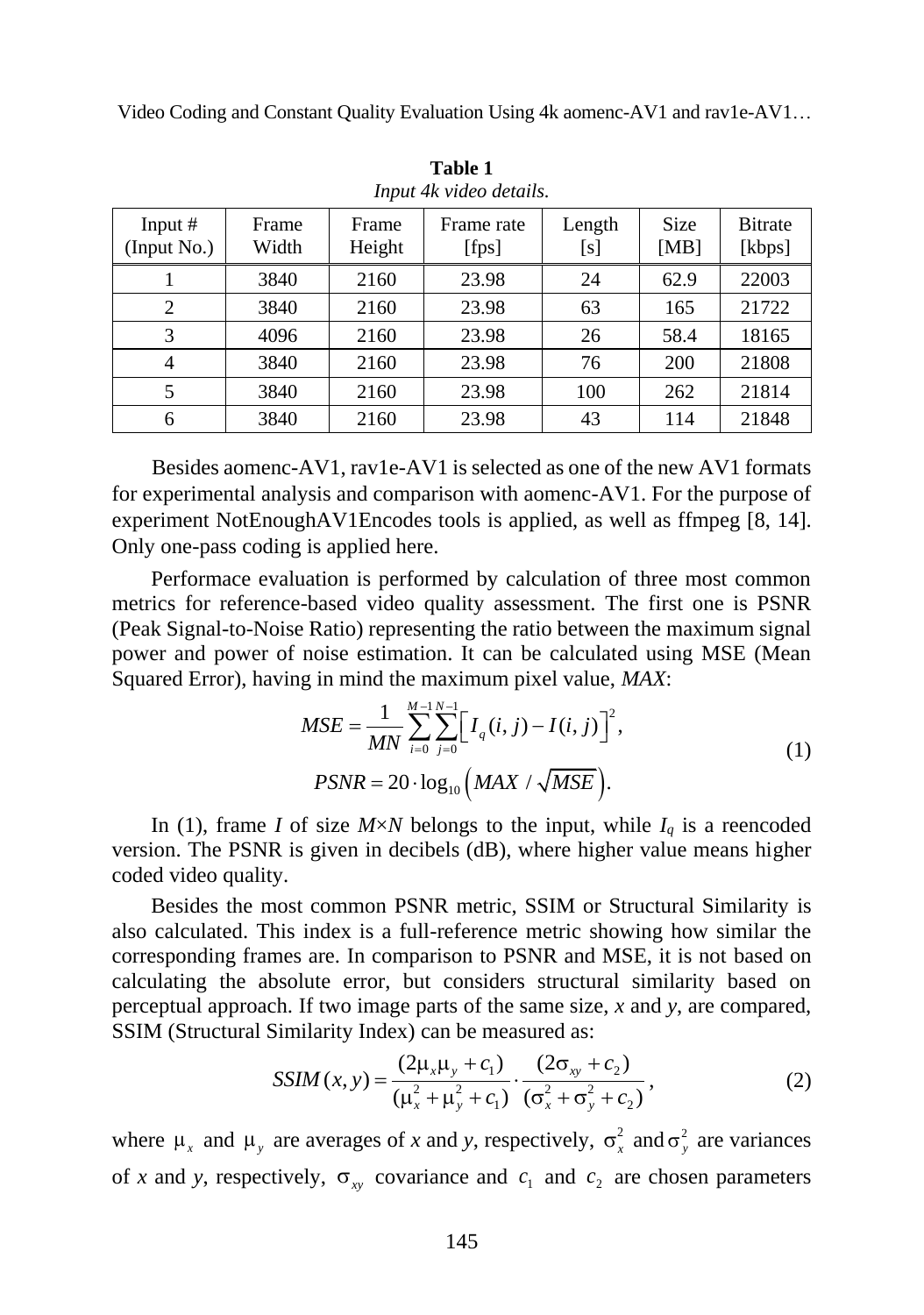[20]. SSIM is presented in accordance to scale from 0 to 100. Higher SSIM means that higher structural resemblance exist, which can be related to higher quality.

One of the popular approaches for video assessment is VMAF (Video Multi-Method Assessment Fusion). It is a perceptual video quality assessment project for obtaining a better practical perceptual quality metric for video [21]. Also, it is a Netflix on-going project for improved evaluation based on other metrics, like visual information fidelity, detail loss metric, mean co-located pixel difference and anti-noise signal-to-noise ratio. VMAF value belongs to range from 0 to 100. Here, PSNR, SSIM and VMAF are metrics calculated using Python framework and ffmpeg-quality-metrics package [10, 22].

Metrics are calculated per frame and for each component (Y, U, V), where of interest here is mainly average values for luminent (Y) and two chrominanse components (U and V), as well as values specifically for Y component [10]. Thus, PSNR and SSIM are calculated as average (AVG) values for all components (PSNR AVG, SSIM AVG), as well as for Y component (PSNR Y, SSIM Y). PSNR, SSIM and VMAF are calculated for six 4k sequences.

The experimental analysis is consisted of three phases. In the first phase, the measurements are made only for aomenc-AV1 using the abovementioned metrics, PSNR, SSIM and VMAF. The second phase is performed in order to compare metric values obtained for aomenc-AV1 and rav1e-AV1 per frame, in the case of fixed Q parameter choice. In the third phase, the comparison is made between aomenc and rav1e implementation for seven different Q factors. The aim is to compare a reference-like approach (aomenc) with a general usage tool (rav1e) for obtaining AV1 format, and to observe possible differences for 4k video.

# **4 Experimental Results**

In this paper, analysis of the 4k video traffic is performed using AV1 software implementations called aomenc and rav1e. Three metrics are used for the purpose of comparison between the coded video sequences and the reference H.264 encoded video sequence. The output AV1 sequence in each experiment has the extension .mkv (Matroska Media Container).

#### **4.1 Quality assessment results for aomenc coding**

In the first phase, a 4k video sequence is observed for the case when aomenc-AV1 coding is applied. Using the reference-like tool, the coding of original mp4 video sequence is performed using seven constant quality factors (Q). For such coded sequences, the metrics are calculated by comparison with the source (original) sequence. In Fig. 3, the results for Video No. 1 are shown where different constant quality factors are applied. The results represent the calculated PSNR and SSIM metric values.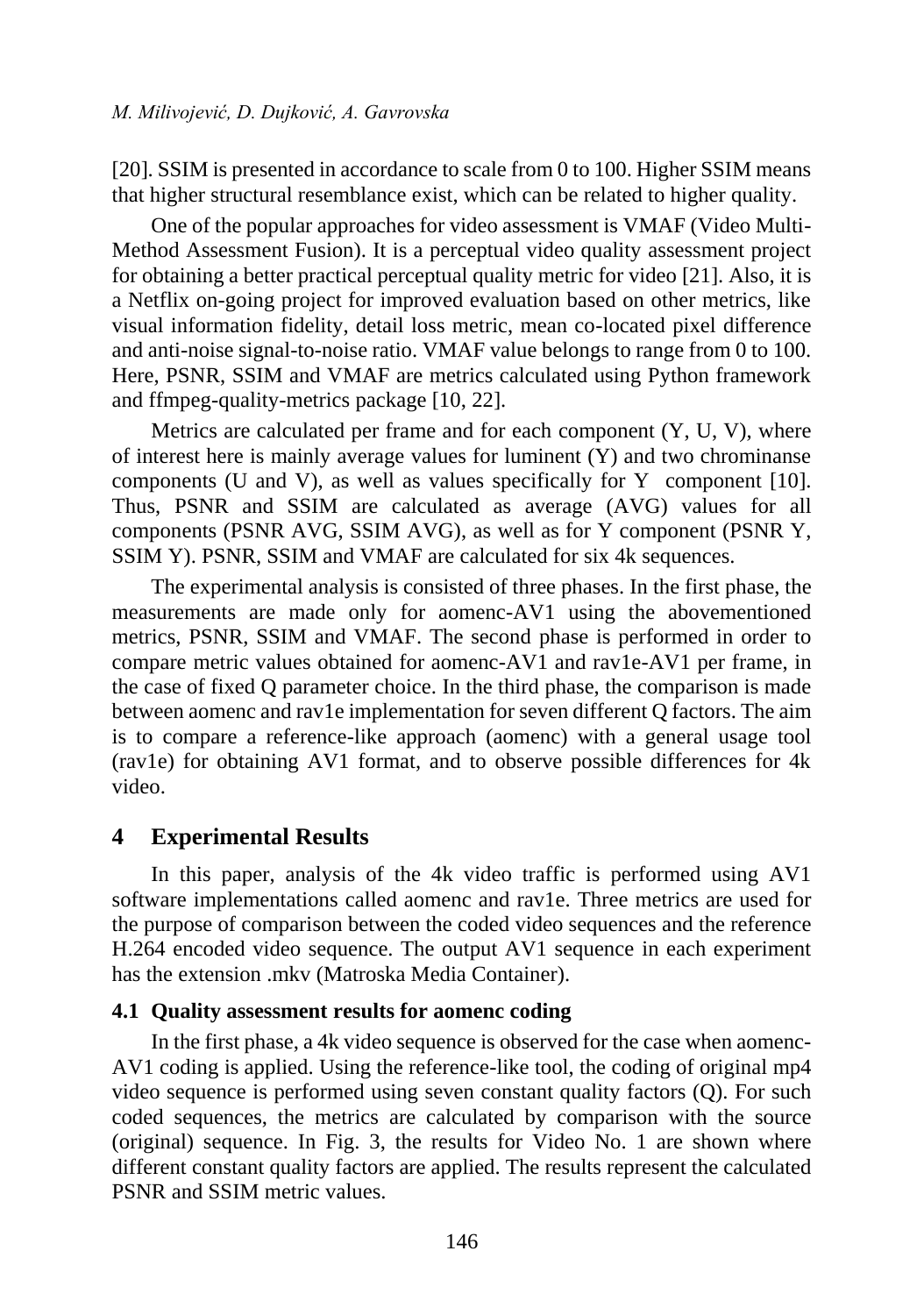An increase in the value of Q corresponds to a decrease in the quality of the video sequence. PSNR AVG values represent the mean value of PSNR obtained for frames, averaged for all components (Y, U, V), while PSNR Y represents the average value of the luminescent component (Y) video frames. Values are expressed in decibels (dB). It can be noticed that the PSNR AVG and the PSNR Y are monotonically decreasing functions of Q, and that their difference is an approximately constant function. The difference is not largely affected by the change of the constant quality factor. The PSNR AVG values are expected to be higher because they, in addition to the luminescent Y, include chrominance components U and V.

On the other hand, in Fig. 3 corresponding values of the SSIM AVG and the SSIM Y are also shown. Similarly, as in the case of PSNR, SSIM AVG represents the mean value of SSIM obtained for all frames and components (Y, U, V). The average value of the luminescent component (Y) video frames is noted as SSIM Y. Both SSIM AVG and SSIM Y are expressed as percentages (%), for various constant quality factors. The SSIM values decrease with increasing constant quality factor, while the difference between these two values (SSIM AVG and SSIM Y) is significantly larger at higher Q values.



**Fig. 3 –** *PSNR AVG (average PSNR) and PSNR Y (PSNR for Y- luminant component) obtained for different quality (Q) factors (left); SSIM AVG (average SSIM) and SSIM Y (SSIM for Y- luminant component) obtained for different quality (Q) factors (right).*

The calculated VMAF metric averaged on the frame level for each constant quality parameter Q is presented in Fig. 4. The VMAF values are shown in Fig. 4 for coded Video No. 1. The VMAF represents a decreasing function of constant quality parameter. The decrease in VMAF values is larger at higher Q values, i.e. when there is a drastic reduction in the quality of coded video sequence.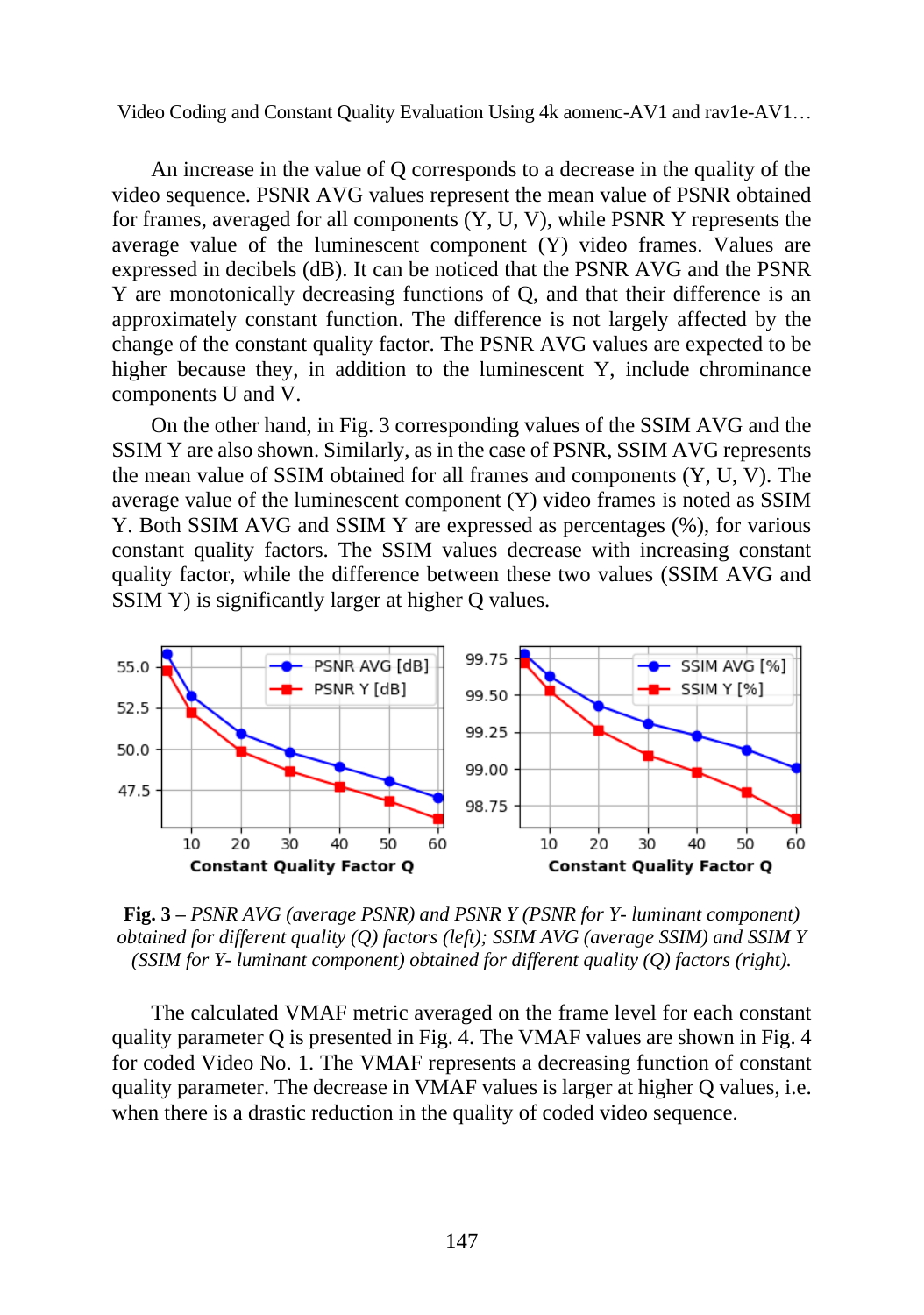

**Fig. 4 –** *VMAF values obtained for coded Video No.* 1 *using aomenc and seven Q factors.*

# **4.2 Comparison results between aomenc and rav1e coding for a fixed quality choice**

In the second phase, video sequences after coding with two different implementations of AV1 are compared. Namely, these implementations represent the aomenc-AV1 and the rav1e-AV1 encoder. In contrast to the previous phase, when the mean values of metrics are calculated at the frame level, in this phase time series corresponding to the metric values PSNR AVG and SSIM AVG are obtained. Both PSNR AVG and SSIM AVG are calculated for every frame. In Fig. 5 they are obtained for Video No. 1 as average values for the components  $(Y, U, V)$ . Here, the quality parameter Q is set to a fixed value 30 (Q = 30).

It is evident that the higher quality is on the side of rav1e-AV1 implementation for PSNR AVG evaluation. The mean values per frame for the cases of aomenc-AV1 and rav1e-AV1 are 49.79 dB and 53.64 dB, respectively. The standard deviations for these cases are 0.74 dB and 1 dB, respectively. Higher mean value is obtained for rav1e-AV1 implementation, while standard deviations are similar.

The mean values of SSIM (SSIM AVG) per frame for aomenc-AV1 and rav1e-AV1 are 99.31 % and 99.64 %, respectively. The standard deviations for these cases are 0.19 % and 0.1 %, respectively. By observing the calculated SSIM metrics, it can be pointed out that the higher mean value and the lower dispersion correspond to the rav1e-AV1 implementation. Moreover, it can be noticed that in the first sixty frames there are points where significantly lower SSIM values occur in the case of aomenc-AV1. Only, one-pass coding is performed here. The difference in the remaining frames is smaller. Also, it is shown that there are cases where successive frames have same SSIM AVG values. This can be interpreted as saturation occurrence for these values.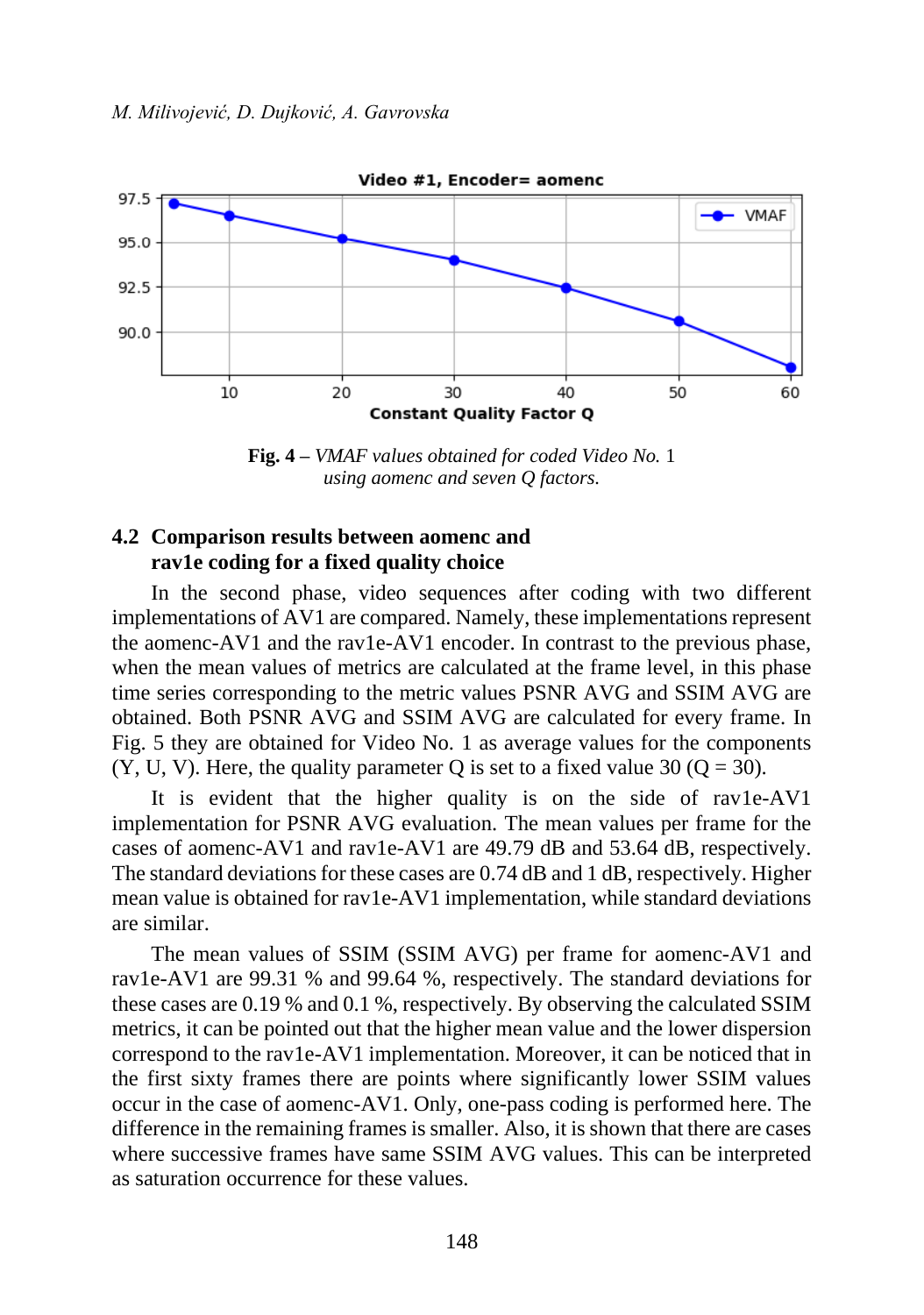

**Fig. 5** – *Average PSNR (PSNR AVG) for aomenc and rav1e codec (left) for*  $Q = 30$ *; average SSIM (SSIM AVG) for aomenc and rav1e codec (right) for Q =* 30*.*

VMAF metrics for video sequence Video No. 1 is shown is Fig. 6. The values are presented for the case of aomenc and rav1e, and constant quality factor  $Q = 30.$ 

The mean values of VMAF per frame in the case of aomenc-AV1 and rav1e-AV1 are 94.02 and 96.54, respectively. The calculated standard deviations for these cases are 0.62 and 0.44, respectively. The mean value for the rav1e-AV1 implementation is higher and the standard deviation is lower, showing better performance of rav1e in comparison to aomenc. This can be explained by the fact that the rav1e-AV1 implementation yields a video sequence that is closer to the original/source sequence quality, indicating generally better results.



**Fig. 6** – *VMAF based comparison between aomenc and rav1e for*  $Q = 30$ *.* 

### **4.3 Comparison results between aomenc and rav1e for different constant quality factors**

In the third phase, the comparison is made between aomenc-AV1 and rav1e-AV1, where seven values of the constant quality parameter are used. This is presented by PSNR AVG and SSIM AVG results in Fig. 7, where Video No. 1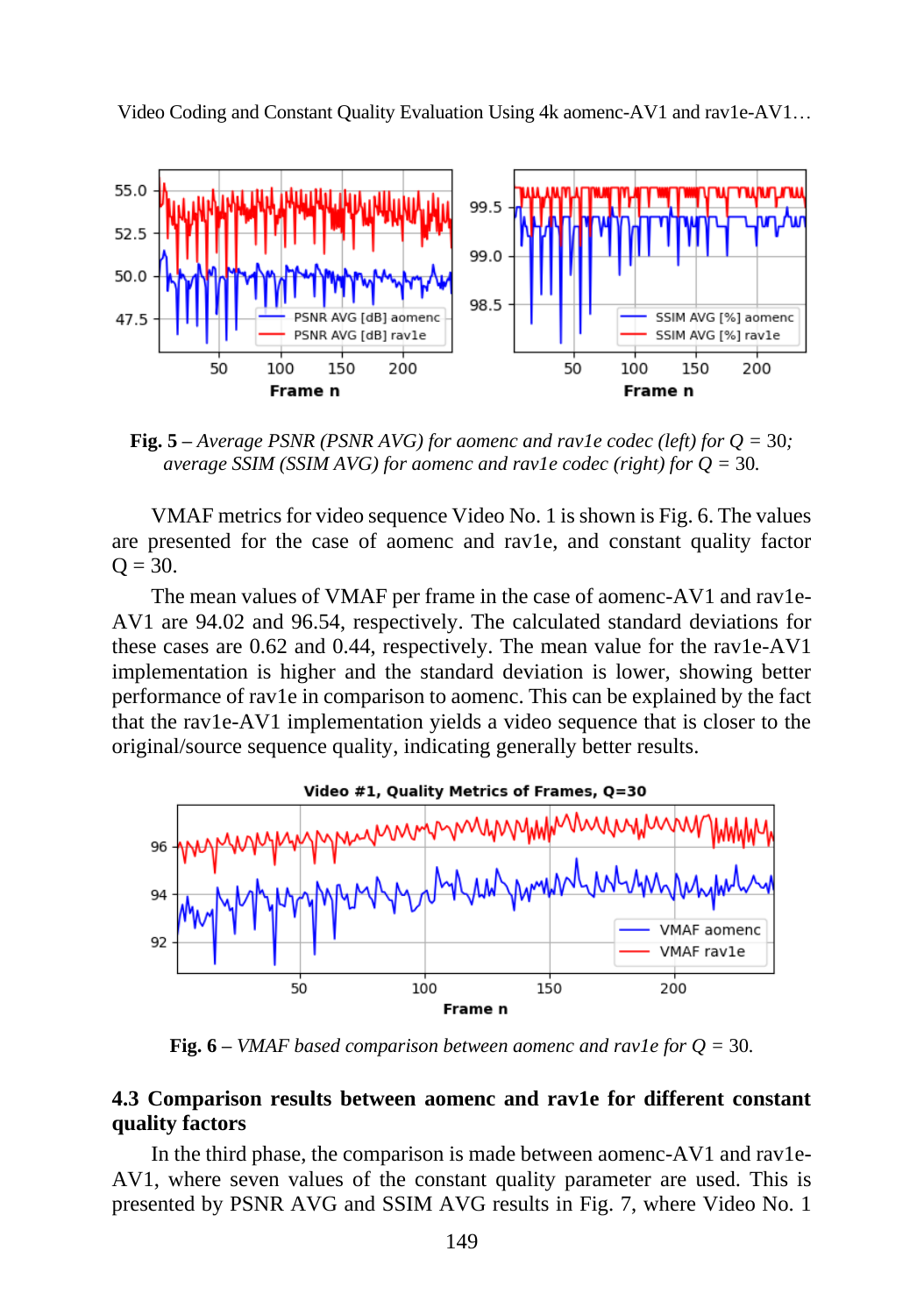#### *M. Milivojević, D. Dujković, A. Gavrovska*

represents the source video. These values are averaged by components and frames. Higher values are obtained when rav1e-AV1 is applied. PSNR based differences between rav1e-AV1 and aomenc-AV1 can be considered approximately constant as constant quality factor changes. In Fig. 7, SSIM averaged values are also shown. Higher values of SSIM AVG are achieved when the rav1e-AV1 is implemented. The difference with respect to aomenc-AV1 increases while constant quality factor Q increases.

VMAF values in Fig. 6 are calculated per frames for a fixed constant quality factor. Higher VMAF values are obtained in the case of rav1e. Also, smaller standard deviation is calculated. In Fig. 8, VMAF is shown for seven different Q values and the two implementations.



**Fig. 7–** *Average PSNR for aomenc and rav1e codec (left); Average SSIM for aomenc and rav1e codec (right) obtained for different Q factors.*



**Fig. 8–** *Average VMAF for aomenc and rav1e codec obtained for different Q factors.*

VMAF values in Fig. 8 are averaged, where the rav1e implementation gives better results. Moreover, it can be observed that for rav1e these values decreases much slower for increasing Q. Moreover, VMAF metric compared to PSNR and SSIM shows evident trend of the difference changes for increasing Q factor.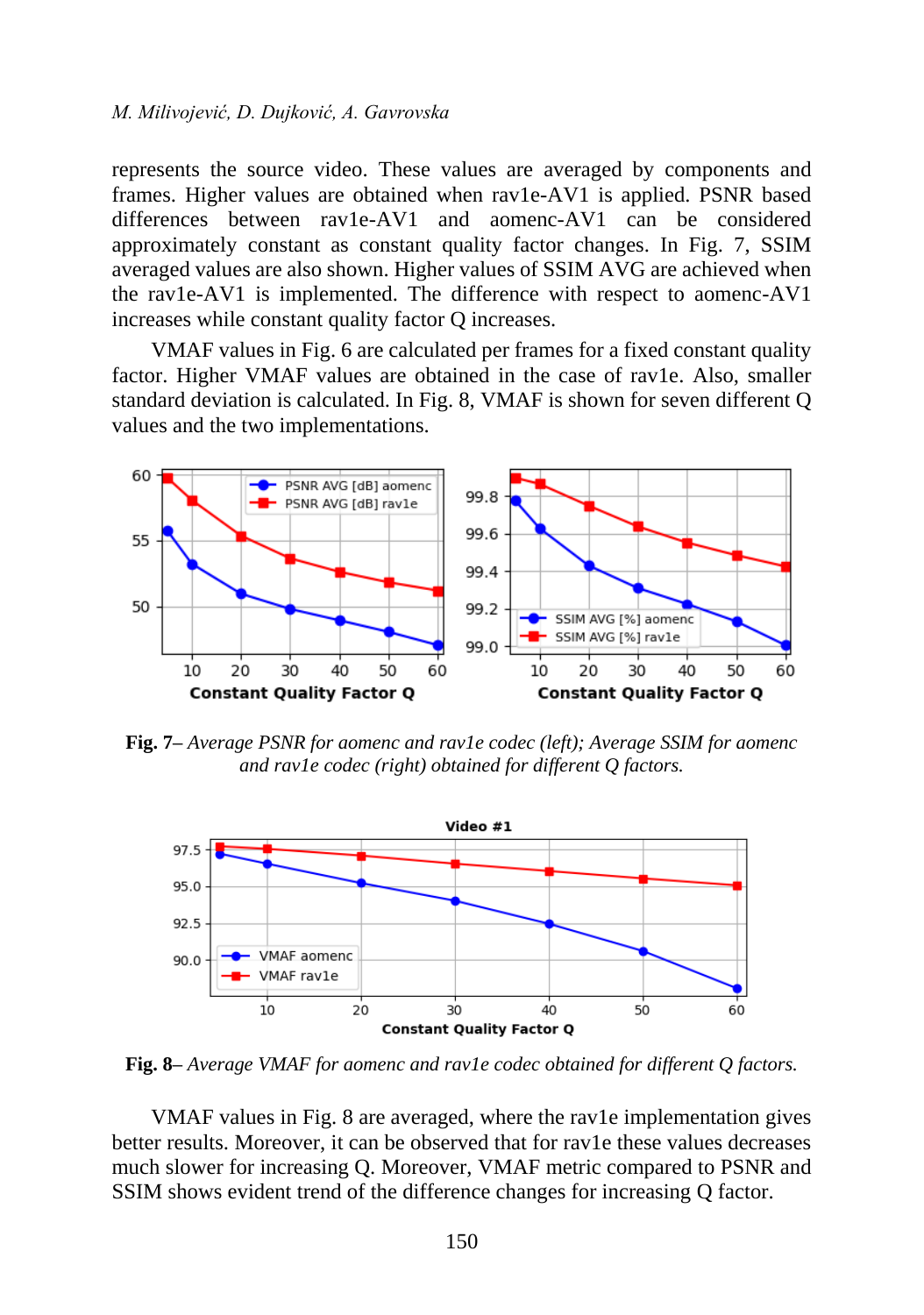Finally, in order to avoid averaged versions of VMAF for better insight into obtained variations, the calculation is performed without usual averaging for both implementations. Obtained statistics for each constant quality factor Q can be observed for different source video content in Fig. 9. Namely, by using box plot diagrams several measures are shown at the same time: median, mean, maximum, minimum, as well as boundaries representing the first and the third quartile intervals.



**Fig. 9 –** *Box plot representations of VMAF values for aomenc-AV1 and rav1e-AV1 encoders, obtained for seven Q factors and different source sequences.*

It can be seen that similar VMAF behavior of AV1 implementations has been shown for different 4k source video content. This means that there is a slower decrease of VMAF with increasing Q. In other words, for lower quality of coded video represented by higher Q, better results are obtained for rav1e compared to the reference aomenc. More intense decrease exists for the aomenc choice with increasing constant quality factor. Also, there is an increase of interquartile difference for aomenc-AV1 for higher Q factor values.

Difference between mean values of PSNR AVG per frame (noted as *PSNR AVG* ) for the two implementations are calculated, as well as difference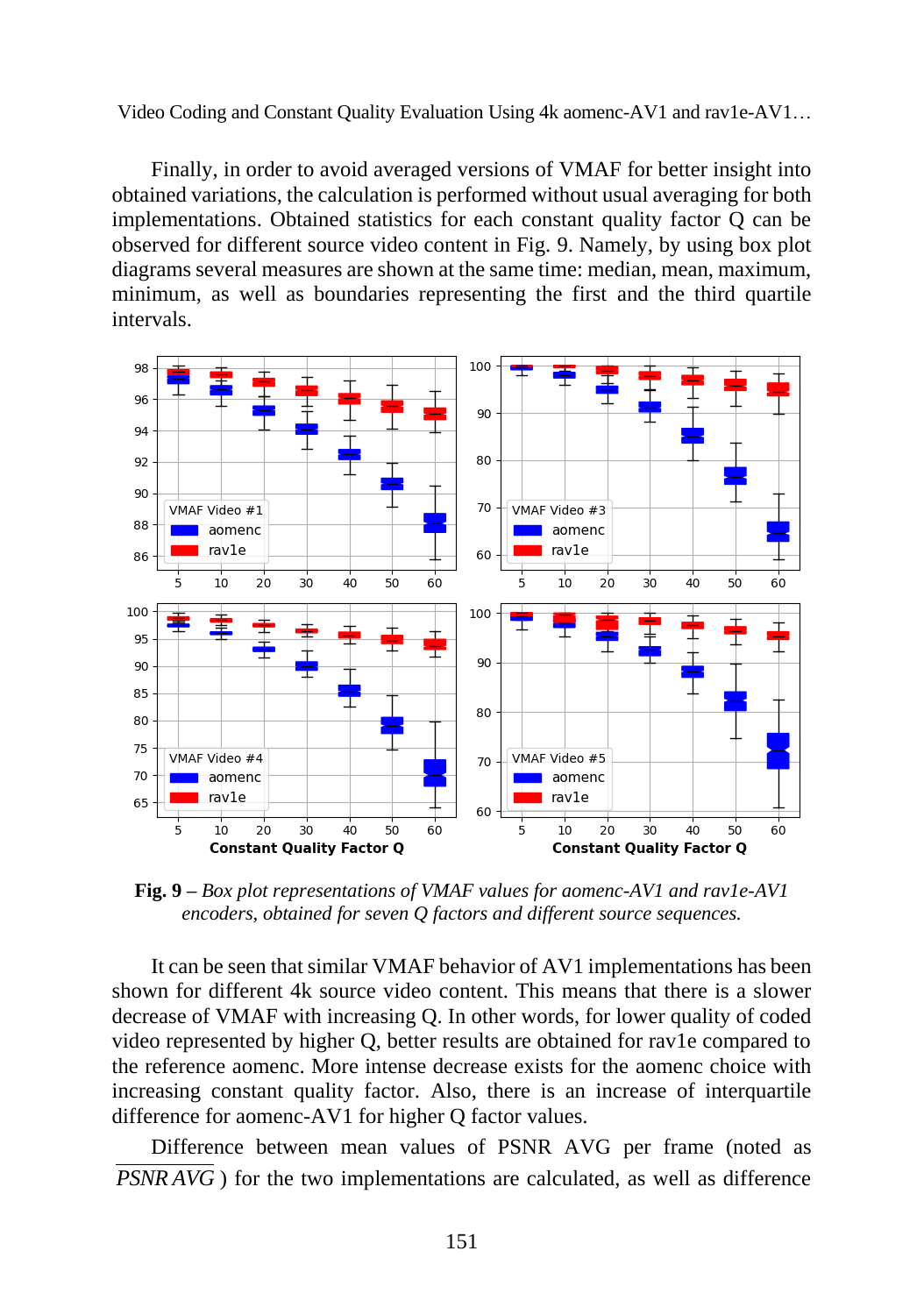between mean values of SSIM AVG per frame (noted as *SSIM AVG* ) for rav1e and aomenc. These PSNR and SSIM based differences,

$$
\frac{\overline{PSNR} \, AVG}{SSIM \, AVG_{\mathit{ravle}}} - \frac{\overline{PSNR} \, AVG_{\mathit{aomenc}}}{SSIM \, AVG_{\mathit{aomenc}}},
$$

are calculated for each Q, and for six source video sequences. The trends approximated as linear models are shown in Fig. 10. It can be seen that for Video No. 1 PSNR based difference is almost constant. Generally, there is an increase of the differences from both PSNR and SSIM aspect with increasing factor Q. In the case of PSNR, all differences are positive. Nevertheless, if a source video is full of details and different textures as in Video No. 2, a decreasing effect may occur in the SSIM based difference. For all tested video material, except Video No. 2, positive SSIM based difference can be seen in Fig. 10 for Q factor higher than 30.



**Fig. 10 –** *Trends of PSNR AVG (upper) and trends of SSIM AVG differences (lower) for seven Q factors and different source sequences.*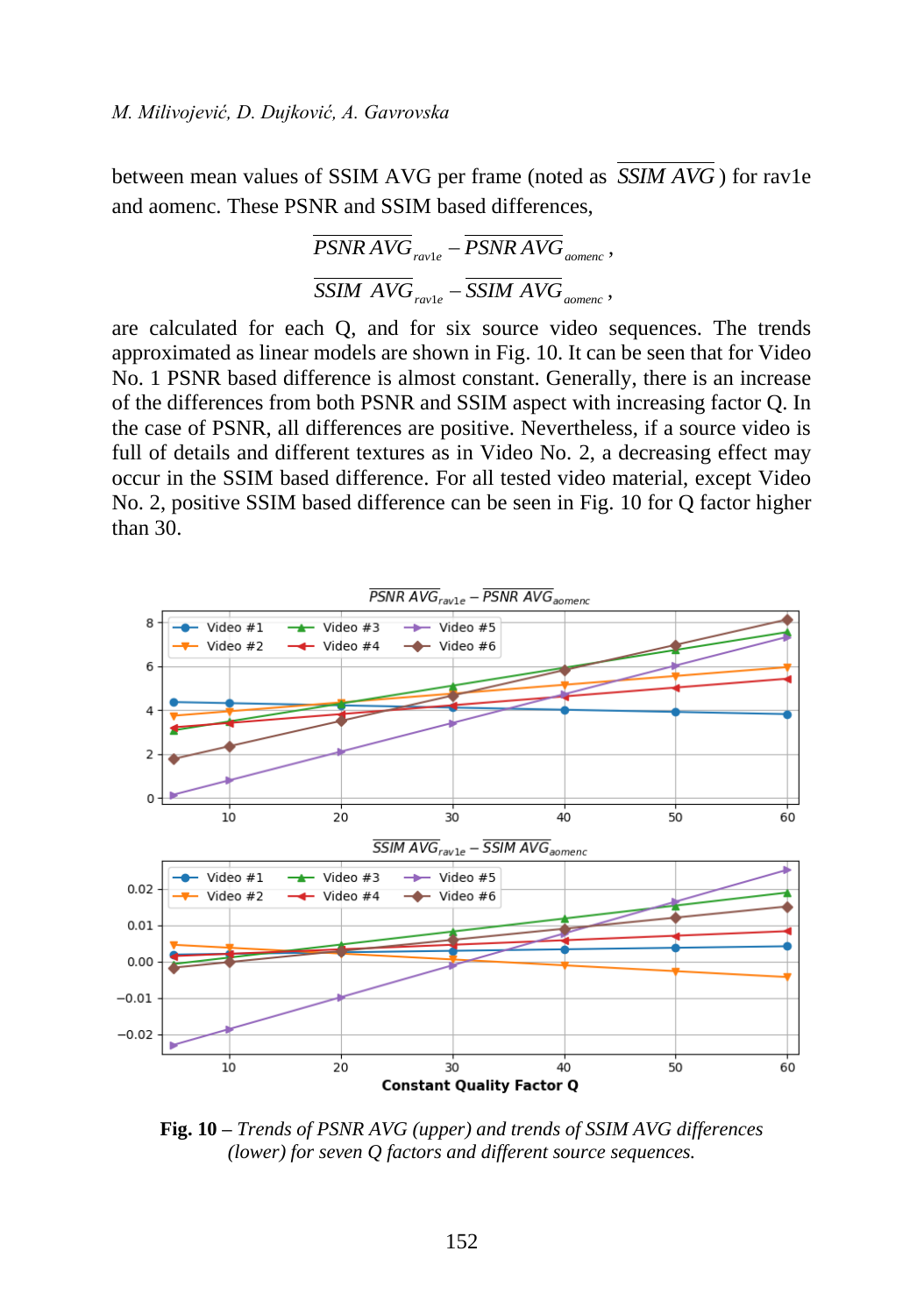# **5 Conclusion**

This paper presents experimental analysis based on new AV1 (Alliance for Open Media Video 1) format for 4k video content. Video sequences were analyzed using two available AV1 implementations, aomenc and rav1e. Constant quality factor was varied in order to test these implementations, where three different metrics were implemented: PSNR, SSIM and VMAF. The results in this paper showed that higher quality (higher similarity to the source) for different factor values is obtained for rav1e compared to the aomenc reference. The improvements made so far in AV1 format are evident.

In the future research, it is necessary to analyze: the influence on coding results for different bitrate constraints, various CPU (Central Processing Unit) speed settings, multipass coding effects, as well as video coding results for different bit depth choices. Moreover, due to a high number of AV1 formats, this should be analyzed for various implementations and video content.

#### **6 Acknowledgment**

This research is supported by Serbian Ministry of Education, Science and Technological Development.

#### **7 References**

- [1] CISCO Visual Networking Index: Forecast and Methodology, 2017–2022, CISCO, November 2018.
- [2] I. Trow: AV1: Implementation, Performance, and Application, SMPTE Motion Imaging Journal, Vol. 129, No. 1, January 2020, pp.51–56.
- [3] Alliance for Open Media[, http://aomedia.org/,](http://aomedia.org/) (last accessed 25.04.2021.)
- [4] J. Shulman: Bitmovin's Video Top Video Technology Trends 2020, Bitmovin, March 2020. <https://bitmovin.com/video-technology-trends/> (last accessed 15.07.2020.)
- [5] J. Ozer: The Streaming Codec Landscape in 2021, Wowza Media Systems, January 2021, [https://www.wowza.com/blog/streaming-codec-landscape-2021](https://www.wowza.com/blog/streaming-codec-landscape-202) (last accessed 20.04.2021.)
- [6] F. Zhang, A.V. Katsenou, M. Afonso, G. Dimitrov, D.R. Bull: Comparing VVC, HEVC and AV1 Using Objective and Subjective Assessments, March 2020, pp. 1–9.
- [7] Y. Chen, D. Mukherjee, J. Han, A. Grange, Y. Xu, S. Parker, C. Chen, H. Su, U. Joshi, C.- H. Chiang, Y. Wang, P. Wilkins, J. Bankoski, L. Trudeau, N. Egge, J.- M. Valin, T. Davies, S. Midtskogen, A. Norkin, P. de Rivaz, Z. Liu: An Overview of Coding Tools in AV1: The First Video Codec from the Alliance for Open Media, APSIPA Transactions on Signal and Information Processing, Vol. 9, February 2020, pp. 1–15.
- [8] M. Xu, B. Jeon: User-Priority Based AV1 Coding Tool Selection, IEEE Transactions on Broadcasting, 2021, pp. 1-10.
- [9] J. Han, B. Li, D. Mukherjee, C.- H. Chiang, A. Grange, C. Chen, H. Su, S. Parker, S. Deng, U. Joshi, Y. Chen, Y. Wang, P. Wilkins, Y. Xu, J. Bankoski: A Technical Overview of AV1, Proceedings of the IEEE, February 2021, pp. 1–25.
- [10] FFmpeg,<https://ffmpeg.org/> (last accessed 25.04.2021.)